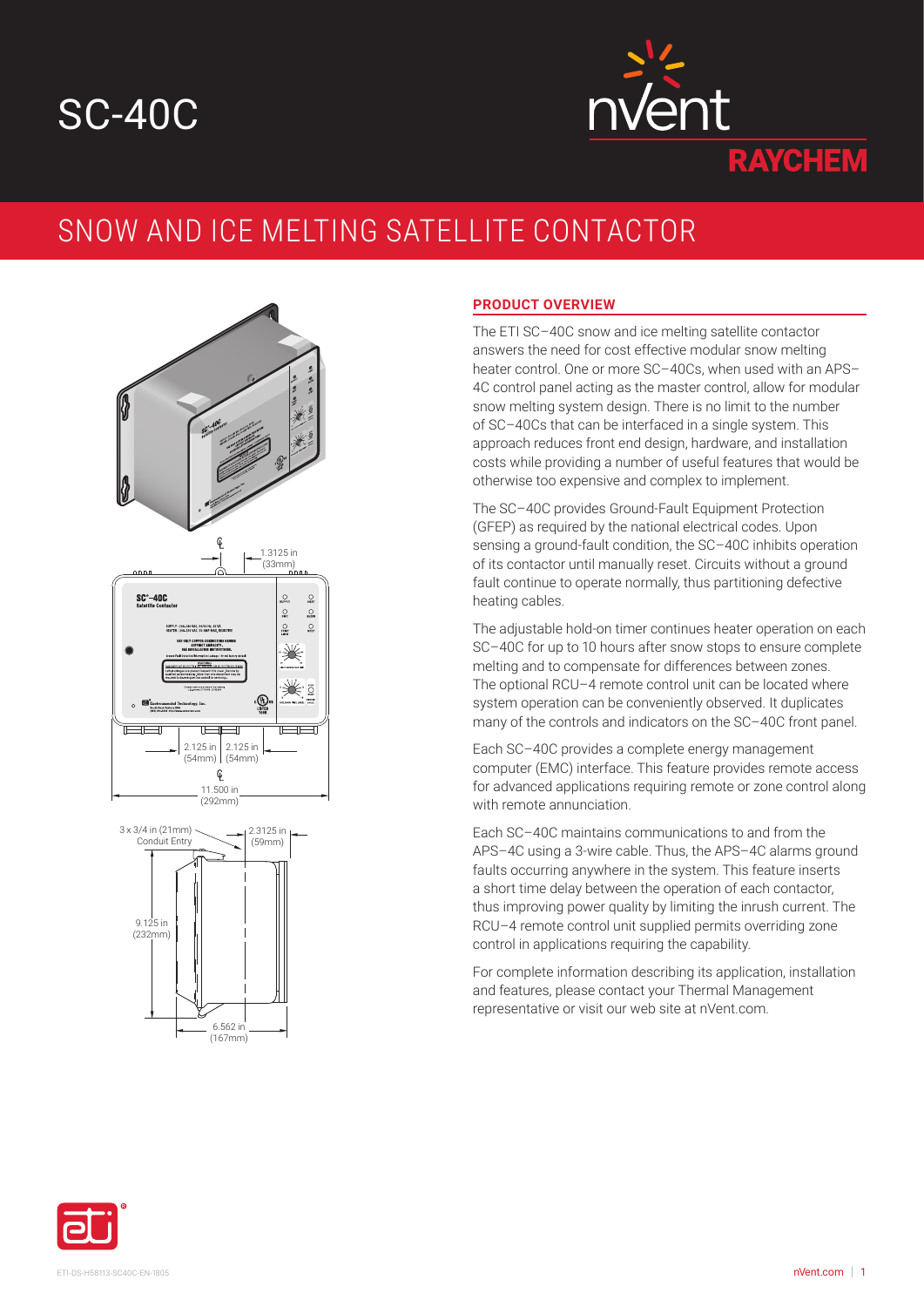#### **GENERAL**

Approvals

### Area of use Nonhazardous locations



**Type 873 Temperature Regulating Equipment**

| <b>ENCLOSURE</b>                                |                                                                                                                                                                                                                                    |
|-------------------------------------------------|------------------------------------------------------------------------------------------------------------------------------------------------------------------------------------------------------------------------------------|
| Protection                                      | NEMA 3R                                                                                                                                                                                                                            |
| Cover attachment                                | Hinged polycarbonate cover, lockable                                                                                                                                                                                               |
| Entries                                         | One 1-1/16" entry (top) for NEC Class 2 connections<br>Two 1-11/16" entries (bottom) for supply and load power, except<br>277 V single phase<br>Two 1-1/16" entries (bottom) for supply and load power, 277 V<br>single phase only |
| Material                                        | Polycarbonate                                                                                                                                                                                                                      |
| Mounting                                        | Wall mounted                                                                                                                                                                                                                       |
| <b>COMMUNICATIONS BUS</b>                       |                                                                                                                                                                                                                                    |
| Number of cascaded units                        | Unlimited                                                                                                                                                                                                                          |
| Contactor delay                                 | 5 seconds                                                                                                                                                                                                                          |
| Bus-wire type                                   | 3-wire jacketed cable                                                                                                                                                                                                              |
| Circuit type                                    | NEC Class 2                                                                                                                                                                                                                        |
| Lead length                                     | Up to 500 ft (152 m) using 18 AWG 3-wire jacketed cable<br>Up to 1,000 ft (504 m) using 12 AWG 3-wire jacketed cable                                                                                                               |
| <b>CONTROL</b>                                  |                                                                                                                                                                                                                                    |
| Supply voltage                                  | SC-40C 208/240 V:<br>208-240 V 50/60 Hz 3-phase<br>SC-40C 277 V:<br>277 V 50/60 Hz single phase<br>SC-40C 277/480 V:<br>277/480 V 50/60 Hz 3-phase<br>SC-40C 600 V:<br>600 V 50/60 Hz 3-phase                                      |
| Contact type                                    | 3 Form A                                                                                                                                                                                                                           |
| Maximum ratings                                 | Voltage: 600 V<br>Current: 50 A except 277 V single phase, 40 A for 277 V single<br>phase                                                                                                                                          |
| Heater hold-on timer                            | 0 to 10 hours; actuated by snow stopping or toggle switch                                                                                                                                                                          |
| System test                                     | Switch toggles the heater contact on and off. If temperature<br>exceeds high limit, heater cycles to prevent damage.                                                                                                               |
| <b>GROUND-FAULT EQUIPMENT PROTECTION (GFEP)</b> |                                                                                                                                                                                                                                    |
| Set point                                       | 30 mA (default); 60 mA and 120 mA selectable by DIP switch                                                                                                                                                                         |
| Automatic self-test                             | Mode A: Verifies GFEP function before contactors operate<br>Mode B: Verifies GFEP and heaters every 24 hours                                                                                                                       |
| Manual test/reset                               | Toggle switch provided for this function                                                                                                                                                                                           |
| Maintenance facility                            | DC output proportional to ground current provided for<br>troubleshooting the heater system                                                                                                                                         |
| <b>HIGH LIMIT THERMOSTAT</b>                    |                                                                                                                                                                                                                                    |
| Adjustment range                                | 40°F to 90°F (4°C to 32°C)                                                                                                                                                                                                         |
| Dead band                                       | $1^{\circ}F(0.6^{\circ}C)$                                                                                                                                                                                                         |
| Sensor type                                     | Thermistor                                                                                                                                                                                                                         |
| Circuit type                                    | NEC Class 2                                                                                                                                                                                                                        |
| Lead lengtht                                    | Up to 500 ft (152 m) using 18 AWG 2-wire jacketed cable<br>Up to 1,000 ft (504 m) using 12 AWG 2-wire jacketed cable                                                                                                               |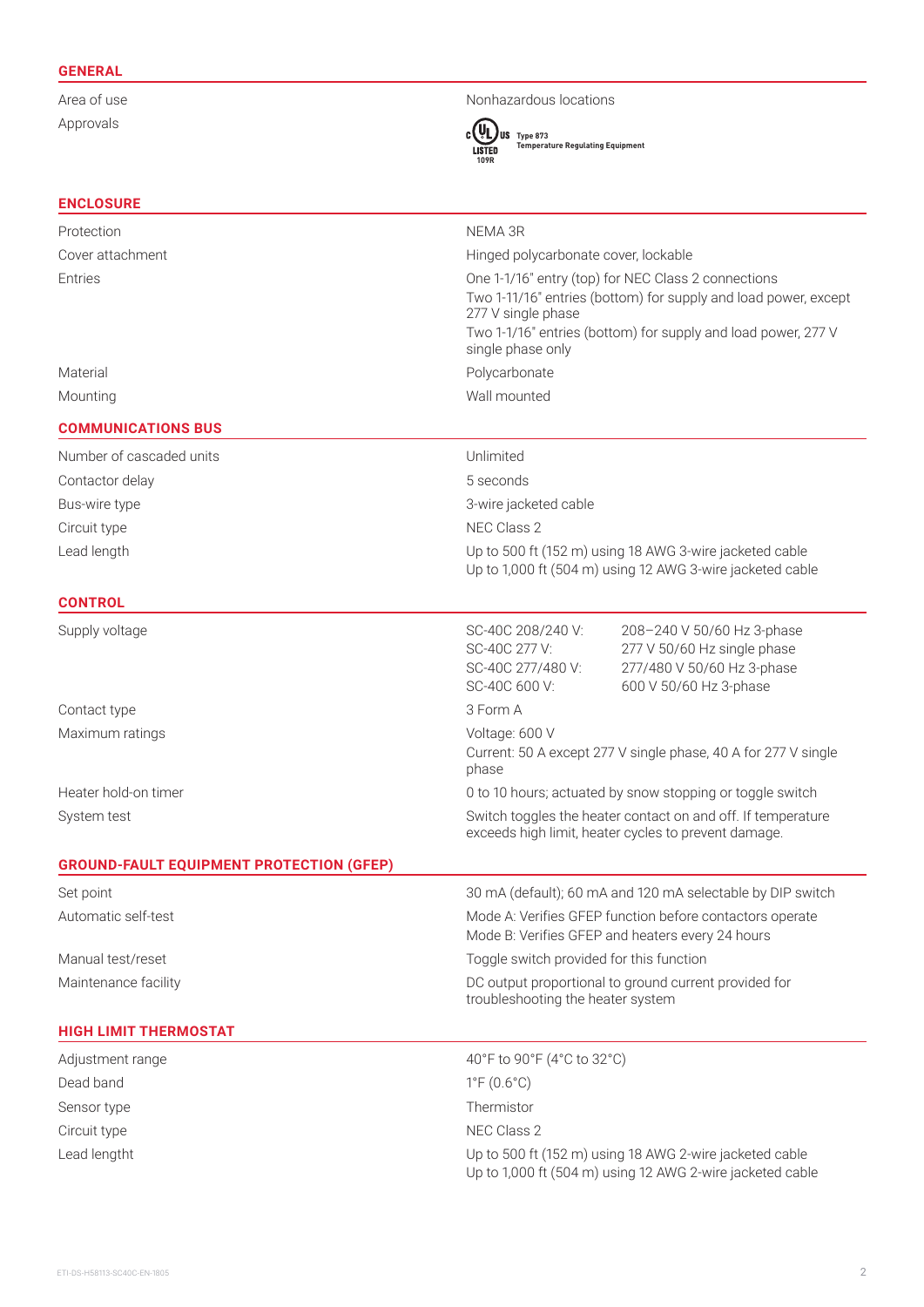#### **ENERGY MANAGEMENT COMPUTER (EMC) INTERFACE**

| Inputs  | OVERRIDE ON<br>OVERRIDE OFF                                               | (10 mA dry switch contact)<br>(10 mA dry switch contact)                                                                                           |  |
|---------|---------------------------------------------------------------------------|----------------------------------------------------------------------------------------------------------------------------------------------------|--|
| Outputs | <b>SUPPLY</b><br><b>SNOW</b><br><b>HEAT</b><br><b>HIGH TEMP</b><br>REMOTE | (10 mA dry switch contact)<br>(10 mA dry switch contact)<br>(10 mA dry switch contact)<br>(10 mA dry switch contact)<br>(10 mA dry switch contact) |  |

#### **ENVIRONMENTAL**

Operating temperature –40°F to 160°F (–40°C to 71°C)

Storage temperature –50°F to 180°F (–45°C to 82°C)

#### **ORDERING DETAILS**

| <b>Catalog number</b>           |         | <b>Part number</b> | <b>Description</b>                                           |  |  |
|---------------------------------|---------|--------------------|--------------------------------------------------------------|--|--|
| SC-40C 208/240V                 |         | P000000787         | SC-40C Satellite Contactor, 208-240 Vac 50/60 Hz three phase |  |  |
| SC-40C 277V                     |         | P000000788         | SC-40C Satellite Contactor, 277 Vac 50/60 Hz single phase    |  |  |
| SC-40C 277/480V                 |         | P000000789         | SC-40C Satellite Contactor, 277/480 Vac 50/60 Hz three phase |  |  |
| SC-40C 600V                     |         | P000000790         | SC-40C Satellite Contactor, 600 Vac 50/60 Hz three phase     |  |  |
| Snow/ice sensors (not included) |         |                    |                                                              |  |  |
|                                 | $CIT-1$ | 512289-000         | CIT-1 Snow sensor                                            |  |  |
|                                 | $GIT-1$ | 126795-000         | GIT-1 Gutter sensor                                          |  |  |
|                                 | SIT-6E  | P000000112         | SIT-6E Pavement snow sensor                                  |  |  |
|                                 | RCU-4   | P000000884         | RCU-4 Remote control unit                                    |  |  |

#### **LIMITED WARRANTY**

ETI's two year limited warranty covering defects in workmanship and materials applies.